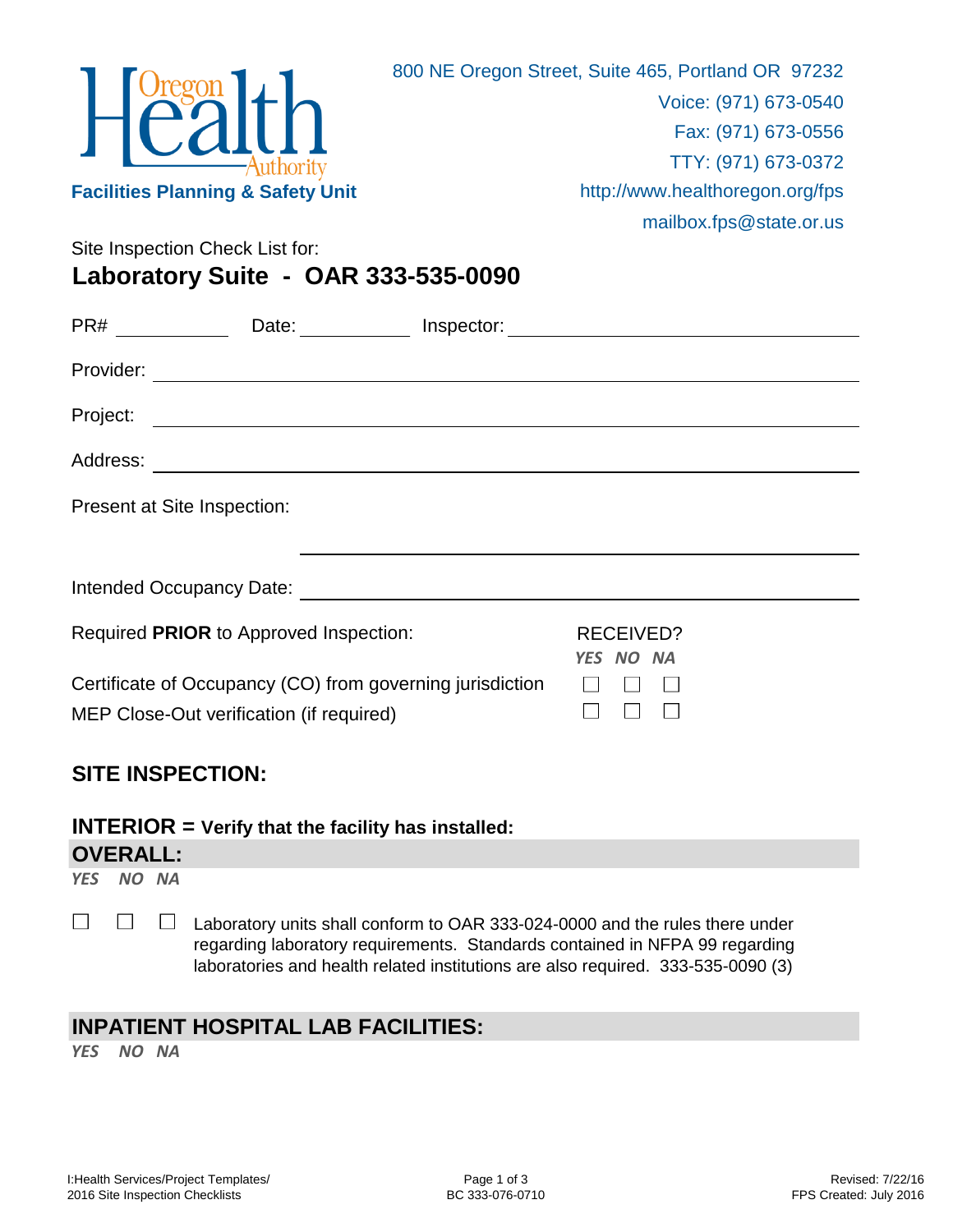|  | Inpatient hospital laboratory facilities shall be provided for hematology, clinical<br>chemistry and urinalysis and may include cytology, pathology, immunohematology,<br>microbiology, serology, and immunology to meet requirement for services as stated in<br>General Rules (OAR 333-535-0010.) These may be provided within the hospital or<br>through an effective contract arrangement with nearby laboratory service.<br>The<br>following shall be provided: 333-535-0090 (1) |
|--|---------------------------------------------------------------------------------------------------------------------------------------------------------------------------------------------------------------------------------------------------------------------------------------------------------------------------------------------------------------------------------------------------------------------------------------------------------------------------------------|
|  | The following shall be provided:<br>Laboratory work counters(s) with space for microscopes, appropriate chemical<br>analyzer(s,) incubators(s,) and centrifuges(s.) Work areas shall include sinks with<br>water and access to electrical services as needed.<br>$333 - 535 - 0090$ (1)(a)                                                                                                                                                                                            |
|  | Refrigerated blood storage facilities for transfusions shall be provided. Blood storage<br>refrigerator shall be equipped with temperature-monitoring and alarm signals located<br>for 24-hour response. Blood banks must e provided emergency poser for continued<br>cooling during an interruption of the normal power supply. 333-535-0090 (b)                                                                                                                                     |
|  | Dedicated hand-washing stations shall be located within 20 feet of each workstation<br>and within each room with a workstation.<br>$333 - 535 - 0090$ (1)(c)                                                                                                                                                                                                                                                                                                                          |
|  | Appropriate storage facilities, including refrigeration shall be provided for reagents,<br>patients specimens, controls, and supplies. 333-535-0090 (1)(d)                                                                                                                                                                                                                                                                                                                            |
|  | Urine and feces collection rooms shall be equipped with a toilet and hand-washing<br>station. This may be outside the laboratory suite. $333-535-0090(1)(e)$                                                                                                                                                                                                                                                                                                                          |
|  | Blood collection facilities shall include a work counter, conveniently located hand-<br>washing station, space for patient seating and sharps containers(s.)<br>333-535-0090 (1)(f)                                                                                                                                                                                                                                                                                                   |
|  | Chemical safety provisions, which may include emergency shower, eye flushing<br>devices, and appropriate storage for flammable liquids shall be provided in accordance<br>with Oregon State Public Health Laboratory Licensing Rules, OAR 333-024-0005<br>through 333-024-0055, and Oregon OSHA Administrative Rules. $333-535-0090$ (1)(g)                                                                                                                                           |
|  | Facilities and equipment for sterilization of contaminated specimens before transport to<br>incineration facilities in accordance with Oregon State Public Health Laboratory<br>Licensure Rules and Oregon OSHA Administrative Rules.<br>333-535-0090 (1)(h)                                                                                                                                                                                                                          |